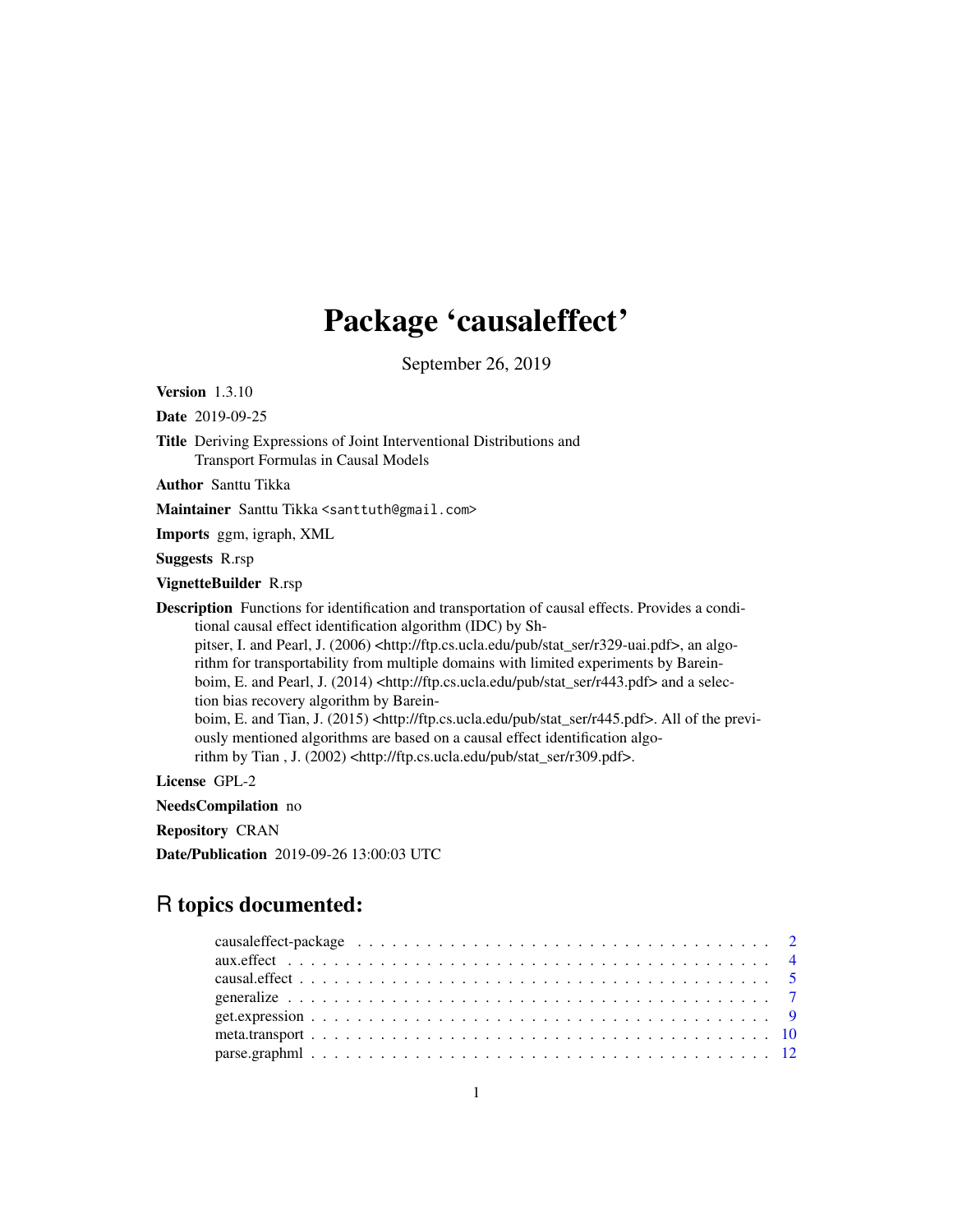<span id="page-1-0"></span>

| Index |  |  |  |  |  |  |  |  |  |  |  |  |  |  |  |  |
|-------|--|--|--|--|--|--|--|--|--|--|--|--|--|--|--|--|
|       |  |  |  |  |  |  |  |  |  |  |  |  |  |  |  |  |
|       |  |  |  |  |  |  |  |  |  |  |  |  |  |  |  |  |
|       |  |  |  |  |  |  |  |  |  |  |  |  |  |  |  |  |
|       |  |  |  |  |  |  |  |  |  |  |  |  |  |  |  |  |

causaleffect-package *Deriving Expressions of Joint Interventional Distributions and Transport Formulas in Causal Models*

#### Description

Do-calculus is concerned with estimating the interventional distribution of some action from the observed joint probability distribution of the variables in a given causal structure. All identifiable causal effects can be derived using the rules of do-calculus, but the rules themselves do not give any direct indication whether the effect in question is identifiable or not. Shpitser and Pearl (2006a) constructed an algorithm for identifying joint interventional distributions in causal models, which contain unobserved variables and induce directed acyclic graphs. A highly similar algorithm was constructed earlier by Tian (2002). The algorithm of Shpitser and Pearl (2006a) can be seen as a repeated application of the rules of do-calculus and known properties of probabilities, and it ultimately either derives an expression for the causal distribution or fails to identify the effect, in which case the effect is unidentifiable. Shpitser and Pearl (2006b) also presented a generalized algorithm for identification of conditional causal effects. causaleffect provides an implementation of this algorithm. In addition to ordinary identifiability, implementations of several other algorithms in causal inference are provided. These include algorithms for z-identifiability, transportability, ztransportability and meta-transportability of causal effects by Bareinboim and Pearl (2012, 2013a, 2013b, 2013c). Recently, many of these algorithms were combined under a single algorithm by Bareinboim and Pearl (2014), which is also provided along with an implementation of an algorithm for recovering from selection bias by Bareinboim and Tian (2015).

#### Graphs

Every causal model and selection diagram is depicted as an igraph graph with distinct attributes and special notation. Any bidirected edge corresponding to an unobserved variable must be denoted by using two unidirected edges with a description attribute of value "U". Here is an example describing a simple causal model with only two vertices, X and Y, and a bidirected edge between them.

 $> g$  <- graph.formula(X -+ Y, Y -+ X) > g <- set.edge.attribute(graph = g, + name = "description", index = 1:2, value = "U")

For selection diagrams, the vertices that correspond to selection variables must have a description attribute of value "S". Here is an example of a simple selection diagram with a selection node S pointing to a non-selection variable Y. Because S precedes Y in the "-+" notation, S is given index 1 in the vertex sequence.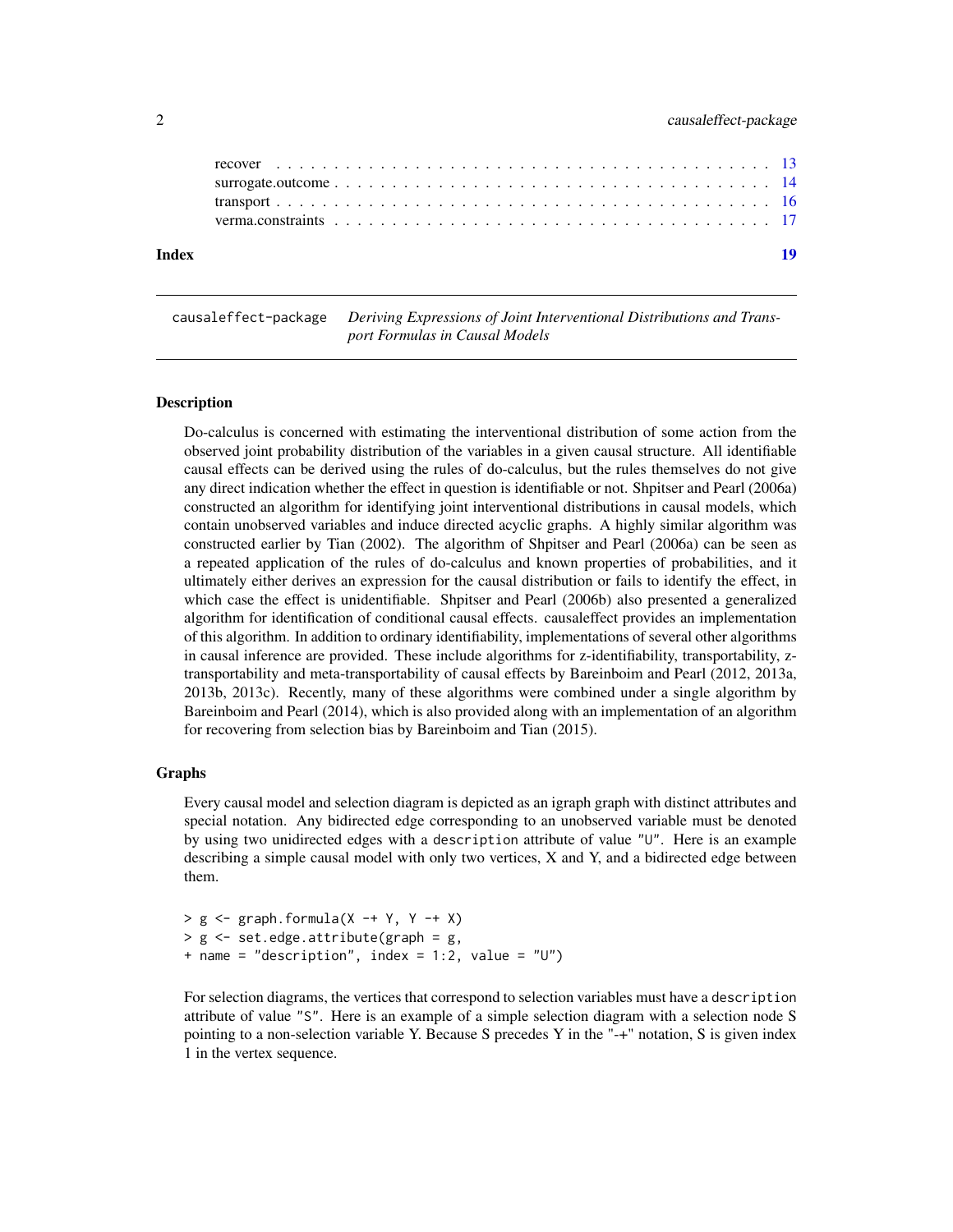#### causaleffect-package 3

```
> d \leq graph.formula(S -+ Y)
> d <- set.vertex.attribute(graph = d,
+ name = "description", index = 1, value = "S")
```
#### Author(s)

Santtu Tikka <santtuth@gmail.com>

#### References

Bareinboim E., Pearl J. 2012 Causal Inference by Surrogate Experiments: z-identifiability. *Proceedings of the 28th Conference on Uncertainty in Artificial Intelligence*, 113–120.

Bareinboim E., Pearl J. 2013a A General Algorithm for Deciding Transportability of Experimental Results. *Journal of Causal Inference*, 1, 107–134.

Bareinboim E., Pearl J. 2013b Meta-Transportability of Causal Effects: A Formal Approach. *Proceedings of the 16th International Conference on Artificial Intelligence and Statistics*, 135–143.

Bareinboim E., Pearl J. 2013c Causal Transportability with Limited Experiments. *Proceedings of the 27th AAAI Conference on Artificial Intelligence*, 95–101.

Bareinboim E., Pearl J. 2014 Transportability from Multiple Environments with Limited Experiments: Completeness Results. *Proceedings of the 27th Annual Conference on Neural Information Processing Systems*, 280–288.

Bareinboim E., Tian J. 2015 Recovering Causal Effects From Selection Bias. *In Proceedings of the 29th AAAI Conference on Artificial Intelligence*, 3475–3481.

Pearl J. 2009 *Causality: Models, Reasoning and Inference*, New York: Cambridge University Press.

Shpitser I., Pearl J. 2006a Identification of Joint Interventional Distributions in Recursive semi-Markovian Causal Models. *Proceedings of the 21st National Conference on Artificial Intelligence*, 2, 1219–1226.

Shpitser I., Pearl J. 2006b Identification of Conditional Interventional Distributions. *Proceedings of the 22nd Conference on Uncertainty in Artificial Intelligence*, 427–444.

Tian J. 2002 Studies in Causal Reasoning and Learning. PhD thesis, Department of Computer Science, University of California, Los Angeles.

Tian, J., Pearl J. 2002 On Testable Implications of Causal Models with Hidden variables. *Proceedings of the Eighteenth Conference on Uncertainty in Artificial Intelligence*, 519–527.

Tikka, S., Karvanen J. 2017 Identifying Causal Effects with the R Package causaleffect. Journal of Statistical Software, 76(12), 1–30.

Tikka, S., Karvanen J. 2017 Simplifying Probabilistic Expressions in Causal Inference. Journal of Machine Learning Research, 18(36), 1–30.

Tikka, S., Karvanen J. 2018 Enhancing Identification of Causal Effects by Pruning. Journal of Machine Learning Research, 18(194), 1–23.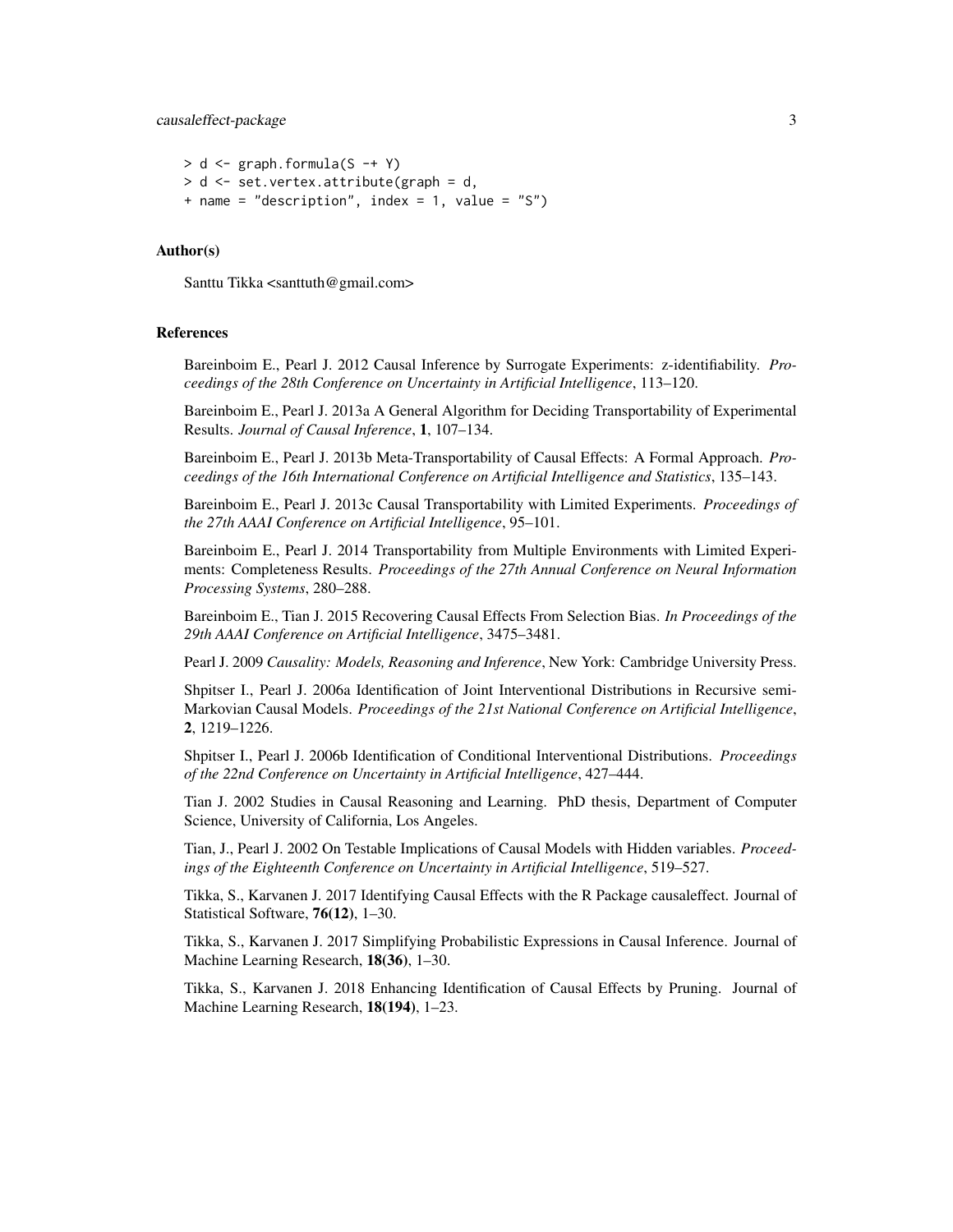<span id="page-3-1"></span><span id="page-3-0"></span>

#### Description

This function returns an expression for the joint distribution of the set of variables (y) given the intervention on the set of variables  $(x)$  using auxiliary experiments on a set  $(z)$  if the effect is identifiable. Otherwise an error is thrown describing the graphical structure that witnesses nonidentifiability.

#### Usage

 $aux.effect(y, x, z, G, expr = TRUE, simp = TRUE,$ steps = FALSE, primes = FALSE, stop\_on\_nonid = TRUE)

#### Arguments

| У             | A character vector of variables of interest given the intervention.                                                                                                                                            |
|---------------|----------------------------------------------------------------------------------------------------------------------------------------------------------------------------------------------------------------|
| X             | A character vector of the variables that are acted upon.                                                                                                                                                       |
| z             | A character vector describing the additional set available for manipulation.                                                                                                                                   |
| G             | An igraph object describing the directed acyclic graph induced by the causal<br>model that matches the internal syntax.                                                                                        |
| expr          | A logical value. If TRUE, a string is returned describing the expression in LaTeX<br>syntax. Else, a list structure is returned which can be manually parsed by the<br>function get.expression                 |
| simp          | A logical value. If TRUE, a simplification procedure is applied to the resulting<br>probability object. d-separation and the rules of do-calculus are applied repeat-<br>edly to simplify the expression.      |
| steps         | A logical value. If TRUE, returns a list where the first element corresponds to the<br>expression of the causal effect and the second to the a list describing intermedi-<br>ary steps taken by the algorithm. |
| primes        | A logical value. If TRUE, prime symbols are appended to summation variables<br>to make them distinct from their other instantiations.                                                                          |
| stop_on_nonid | A logical value. If TRUE, an error is produced when a non-identifiable effect is<br>discovered. Otherwise recursion continues normally.                                                                        |
|               |                                                                                                                                                                                                                |

#### Value

If steps = FALSE, A character string or an object of class probability that describes the interventional distribution. Otherwise, a list as described in the arguments.

#### Author(s)

Santtu Tikka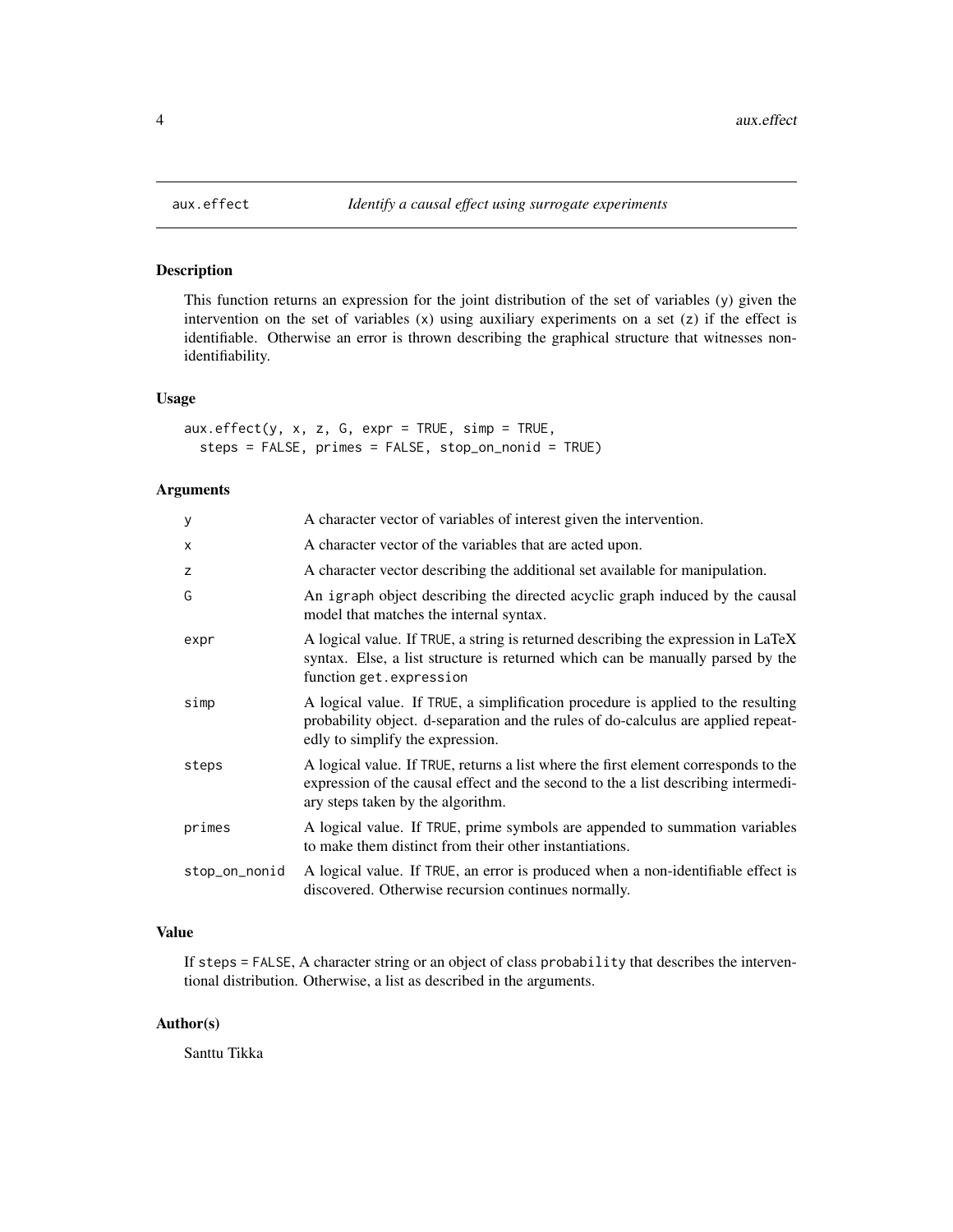#### <span id="page-4-0"></span>causal.effect 5

#### References

Bareinboim E., Pearl J. 2012 Causal Inference by Surrogate Experiments: z-identifiability. *Proceedings of the 28th Conference on Uncertainty in Artificial Intelligence*, 113–120.

#### See Also

[parse.graphml](#page-11-1), [get.expression](#page-8-1)

#### Examples

library(igraph)

```
# simplify = FALSE to allow multiple edges
f \le graph.formula(W -+ Z, Z -+ X, X -+ Y, W -+ Y, # Observed edges
 W -+ Y, Y -+ W, Z -+ Y, Y -+ Z, Z -+ X, X -+ Z, simplify = FALSE)
# Here the bidirected edges are set to be unobserved in graph g
# This is denoted by giving them a description attribute with the value "U"
# The first 4 edges correspond to the observed edges, the rest are unobserved
f <- set.edge.attribute(f, "description", 5:10, "U")
aux.effect(y = "Y", x = "X", z = "Z", G = f)
```
<span id="page-4-1"></span>causal.effect *Identify a causal effect*

#### Description

This function returns an expression for the joint distribution of the set of variables (y) given the intervention on the set of variables  $(x)$  conditional on  $(z)$  if the effect is identifiable. Otherwise an error is thrown describing the graphical structure that witnesses non-identifiability. If steps = TRUE, returns instead a list where the first element is the expression and the second element is a list of the intermediary steps taken by the algorithm.

#### Usage

```
causal.effect(y, x, z = NULL, G, expr = TRUE, simp = FALSE,
  steps = FALSE, primes = FALSE, prune = FALSE, stop_on_nonid = TRUE)
```

| y            | A character vector of variables of interest given the intervention.                                                     |
|--------------|-------------------------------------------------------------------------------------------------------------------------|
| $\mathsf{x}$ | A character vector of the variables that are acted upon.                                                                |
| z            | A character vector of the conditioning variables.                                                                       |
| G            | An igraph object describing the directed acyclic graph induced by the causal<br>model that matches the internal syntax. |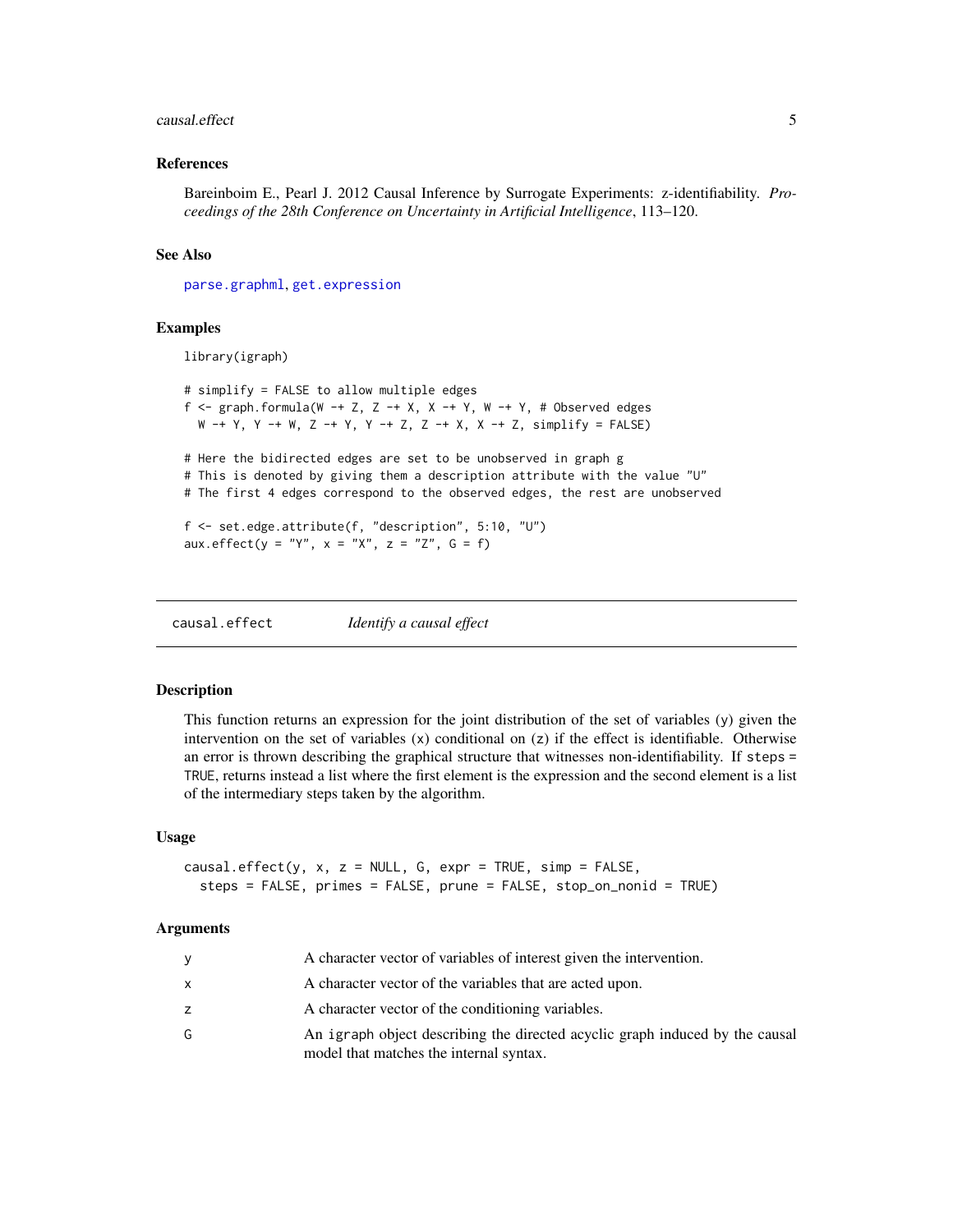<span id="page-5-0"></span>

| expr          | A logical value. If TRUE, a string is returned describing the expression in LaTeX<br>syntax. Else, a list structure is returned which can be manually parsed by the<br>function get.expression.                |
|---------------|----------------------------------------------------------------------------------------------------------------------------------------------------------------------------------------------------------------|
| simp          | A logical value. If TRUE, a simplification procedure is applied to the resulting<br>probability object. d-separation and the rules of do-calculus are applied repeat-<br>edly to simplify the expression.      |
| steps         | A logical value. If TRUE, returns a list where the first element corresponds to the<br>expression of the causal effect and the second to the a list describing intermedi-<br>ary steps taken by the algorithm. |
| primes        | A logical value. If TRUE, prime symbols are appended to summation variables<br>to make them distinct from their other instantiations.                                                                          |
| prune         | A logical value. If TRUE, additional steps are taken to remove variables that are<br>not necessary for identification.                                                                                         |
| stop_on_nonid | A logical value. If TRUE, an error is produced when a non-identifiable effect is<br>discovered. Otherwise recursion continues normally.                                                                        |

If steps = FALSE, A character string or an object of class probability that describes the interventional distribution. Otherwise, a list as described in the arguments.

#### Author(s)

Santtu Tikka

#### References

Shpitser I., Pearl J. 2006 Identification of Joint Interventional Distributions in Recursive semi-Markovian Causal Models. *Proceedings of the 21st National Conference on Artificial Intelligence*, 2, 1219–1226.

Shpitser I., Pearl J. 2006 Identification of Conditional Interventional Distributions. *Proceedings of the 22nd Conference on Uncertainty in Artificial Intelligence*, 427–444.

#### See Also

[parse.graphml](#page-11-1), [get.expression](#page-8-1)

#### Examples

library(igraph)

```
# simplify = FALSE to allow multiple edges
g \leq g raph.formula(x -+ y, z -+ x, z -+ y, x -+ z, z -+ x, simplify = FALSE)
# Here the bidirected edge between X and Z is set to be unobserved in graph g
# This is denoted by giving them a description attribute with the value "U"
# The edges in question are the fourth and the fifth edge
g \leftarrow set-edge.attribute(graph = g, name = "description", index = c(4,5), value = "U")
```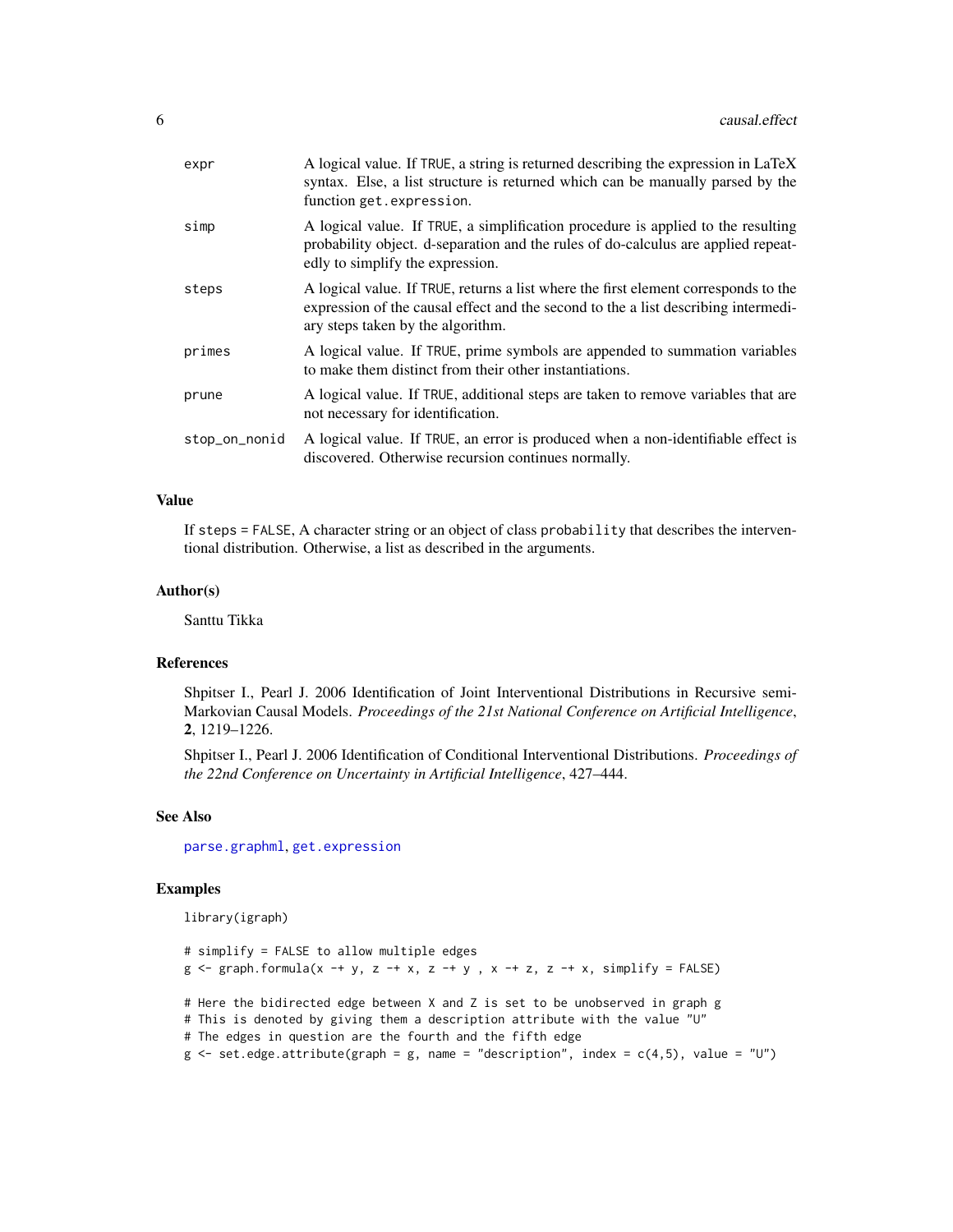#### <span id="page-6-0"></span>generalize **7**

```
causal.effect(y = "y", x = "x", G = g)
# Pruning example
p \leq - graph.formula(x -+ z<sub>-</sub>4, z<sub>-</sub>4 -+ y, z<sub>-</sub>1 -+ x, z<sub>-</sub>2 -+ z<sub>-</sub>1,
  z_{-3} -+ z_{-2}, z_{-3} -+ x, z_{-5} -+ z_{-1}, z_{-5} -+ z_{-4}, x -+ z_{-2}, z_{-2} -+ x,
  z_{-3} -+ z_{-2}, z_{-2} -+ z_{-3}, z_{-2} -+ y, y -+ z_{-2},
  z_4 -+ y, y -+ z_4, z_5 -+ z_4, z_4 -+ z_5, simplify = FALSE)
p <- set.edge.attribute(p, "description", 9:18, "U")
causal.effect("y", "x", G = p, primes = TRUE, simp = TRUE, prune = TRUE)
```
generalize *Derive a transport formula for a causal effect between a target domain and multiple source domains with limited experiments*

#### Description

This function returns an expression for the transport formula of a causal effect between a target domain and multiple source domains with limited experiments. The formula is returned for the interventional distribution of the set of variables (y) given the intervention on the set of variables (x). Available experiments are depicted by a list (Z) where the first element describes the elements available at the target and the rest at the sources. The multiple domains are given as a list (D) where the first element is the underlying causal diagram without selection variables, and the rest correspond to the selection diagrams. If the effect is non-transportable, an error is thrown describing the graphical structure that witnesses non-transportability. The vertices of any diagram in (D) that correspond to selection variables must have a description parameter of a single character "S" (shorthand for "selection").

#### Usage

 $generalize(y, x, Z, D, expr = TRUE, simp = FALSE,$ steps = FALSE, primes = FALSE, stop\_on\_nonid = TRUE)

| y        | A character vector of variables of interest given the intervention.                                                                                                                                              |
|----------|------------------------------------------------------------------------------------------------------------------------------------------------------------------------------------------------------------------|
| $\times$ | A character vector of the variables that are acted upon.                                                                                                                                                         |
| Z        | A list of character vectors describing the available interventions at each domain.                                                                                                                               |
| D        | A list of igraph objects describing the selection diagrams in the internal syntax.                                                                                                                               |
| expr     | A logical value. If TRUE, a string is returned describing the expression in LaTeX<br>syntax. Else, a list structure is returned which can be manually parsed by the<br>function get.expression                   |
| simp     | A logical value. If TRUE, a simplification procedure is applied to the resulting<br>probability object. d-separation and the rules of do-calculus are applied repeat-<br>edly to simplify the expression.        |
| steps    | A logical value. If TRUE, returns a list where the first element corresponds to<br>the expression of the transport formula and the second to the a list describing<br>intermediary steps taken by the algorithm. |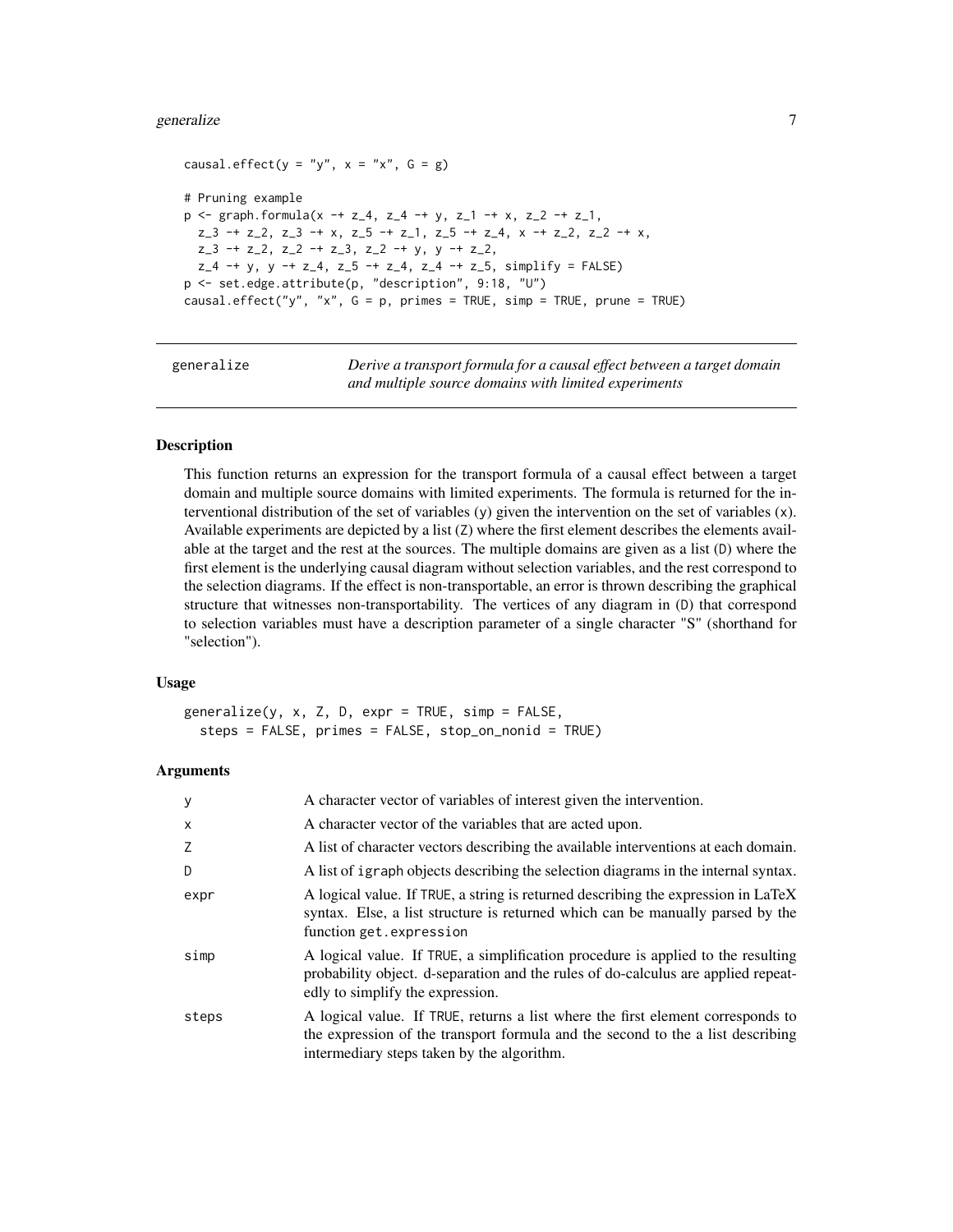<span id="page-7-0"></span>

| primes | A logical value. If TRUE, prime symbols are appended to summation variables<br>to make them distinct from their other instantiations.                 |
|--------|-------------------------------------------------------------------------------------------------------------------------------------------------------|
|        | stop_on_nonid A logical value. If TRUE, an error is produced when a non-identifiable effect is<br>discovered. Otherwise recursion continues normally. |

If steps = FALSE, A character string or an object of class probability that describes the transport formula. Otherwise, a list as described in the arguments.

#### Author(s)

Santtu Tikka

#### References

Bareinboim E., Pearl J. 2014 Transportability from Multiple Environments with Limited Experiments: Completeness Results. *Proceedings of the 27th Annual Conference on Neural Information Processing Systems*, 280–288.

#### See Also

[aux.effect](#page-3-1), [causal.effect](#page-4-1), [get.expression](#page-8-1), [meta.transport](#page-9-1), [parse.graphml](#page-11-1), [recover](#page-12-1), [transport](#page-15-1)

#### Examples

library(igraph)

```
# Selection diagram corresponding to the target domain (no selection variables).
# We set simplify = FALSE to allow multiple edges.
d1 <- graph.formula(Z_1 -+ X, Z_2 -+ X, X -+ Z_3, Z_3 -+ W,
Z_3 -+ U, U -+ Y, W -+ U, Z<sub>1</sub> -+ Z<sub>_3</sub>, # Observed edges
Z_1 -+ Z_2, Z_2 -+ Z_1, Z_1 -+ X, X -+ Z_1,
Z_2 -+ Z_3, Z_3 -+ Z_2, Z_2 -+ U, U -+ Z_2,
W -+ Y, Y -+ W, simplify = FALSE)
```

```
# Here the bidirected edges are set to be unobserved in the selection diagram d1.
# This is denoted by giving them a description attribute with the value "U".
# The first 8 edges are observed and the next 10 are unobserved.
d1 <- set.edge.attribute(d1, "description", 9:18, "U")
```

```
# We can use the causal diagram d1 to create selection diagrams
# for two source domains, a and b.
d1a <- union(d1, graph.formula(S_1 -+ Z_2, S_2 -+ Z_3, S_3 -+ W))
```

```
# The variables "S_1", "S_2", and "S_3" are selection variables.
# This is denoted by giving them a description attribute with the value "S".
# The graph already has 7 vertices, so the last three depict the new ones.
d1a <- set.vertex.attribute(d1a, "description", 8:10, "S")
```
# Selection diagram corresponding to the second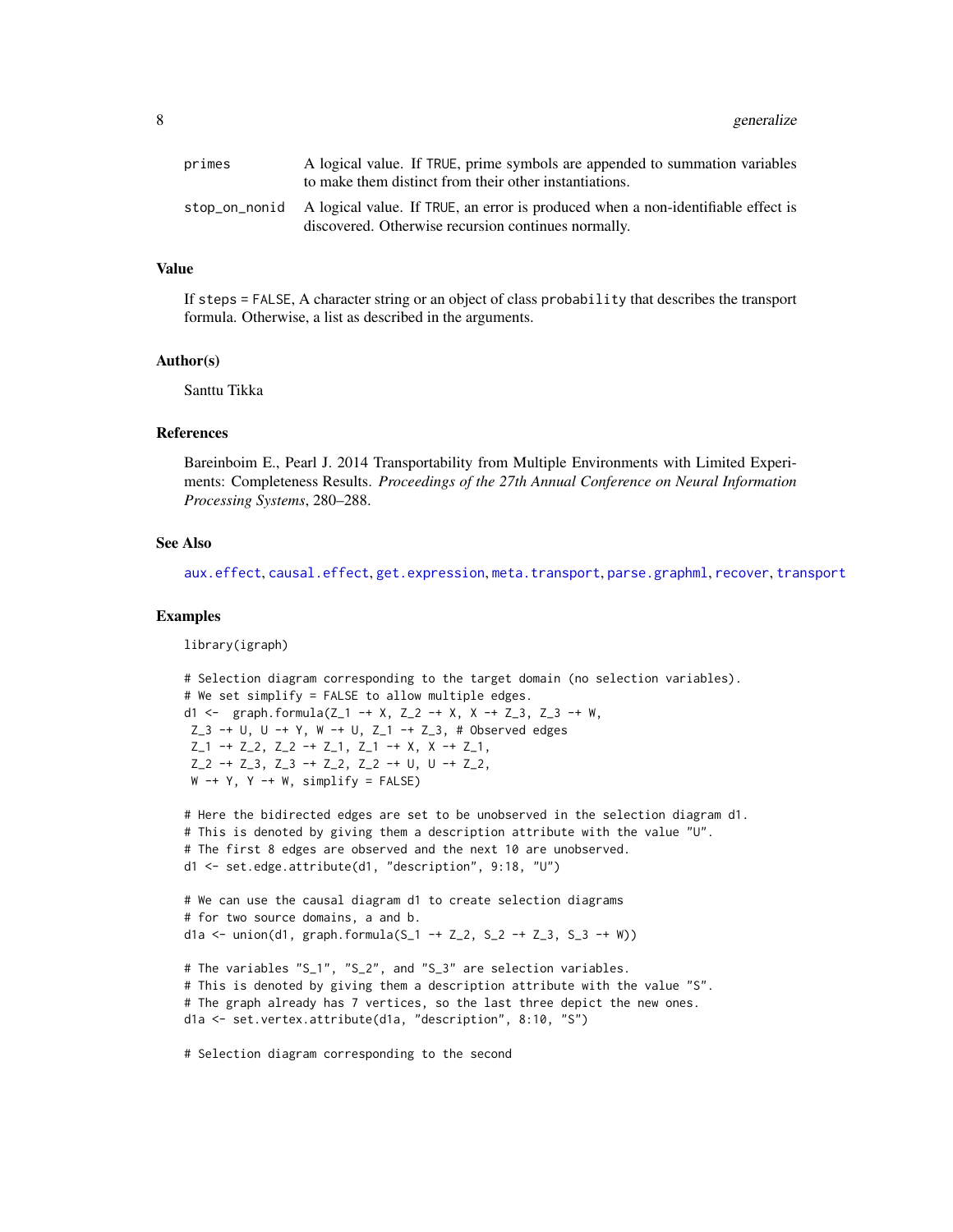#### <span id="page-8-0"></span>get.expression 9

```
# source domain is constructed in a similar fashion.
d1b <- union(d1, graph.formula(S_1 -+ Z_1, S_2 -+ W, S_3 -+ U))
d1b <- set.vertex.attribute(d1b, "description", 8:10, "S")
# We combine the diagrams as a list.
d.comb <- list(d1, d1a, d1b)
# We still need the available experiments at each domain.
z \le list(c("Z_1"), c("Z_2"), c("Z_1"))
# This denotes that the variable "Z_1" is available for intervention
# in both the target domain, and the second source domain.
# The variable "Z_2" is available for intervention in the first source domain.
generalize(y = "Y", x = "X", Z = z, D = d.comb)
```
<span id="page-8-1"></span>get.expression *Get the expression of a probability object*

#### Description

This function converts an object of class probability returned by aux.effect, causal.effect, generalize, meta.transport, recover or transport with expr = FALSE into a string which represents the probability distribution. Currently only LaTeX syntax is available.

#### Usage

get.expression(x, primes = FALSE)

#### Arguments

| X      | An object of class probability which is an internal list structure describing the<br>interventional distribution.                     |
|--------|---------------------------------------------------------------------------------------------------------------------------------------|
| primes | A logical value. If TRUE, prime symbols are appended to summation variables<br>to make them distinct from their other instantiations. |

#### Value

A character string that describes the resulting distribution in LaTeX syntax.

#### Author(s)

Santtu Tikka

#### See Also

[aux.effect](#page-3-1), [causal.effect](#page-4-1), [generalize](#page-6-1), [meta.transport](#page-9-1), [recover](#page-12-1), [transport](#page-15-1)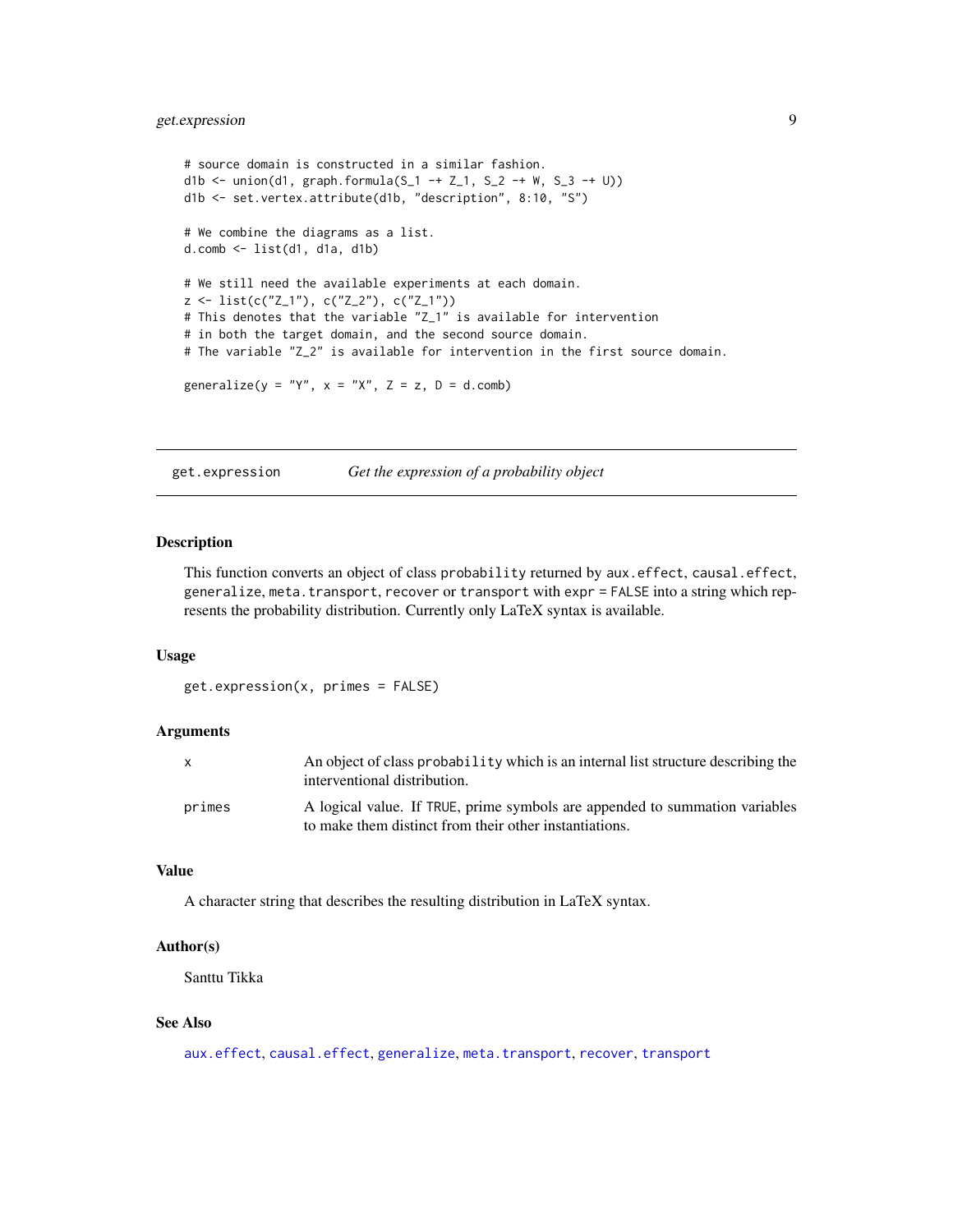#### Examples

library(igraph)

```
# simplify = FALSE to allow multiple edges
g \leftarrow graph.format(a) \rightarrow Y, Z \rightarrow X, Z \rightarrow Y, X \rightarrow Z, Z \rightarrow X, simplify = FALSE)
# Here the bidirected edge between X and Z is set to be unobserved in graph g
# This is denoted by giving them a description attribute with the value "U"
# The edges in question are the fourth and the fifth edge
g \le -set.edge.attribute(graph = g, name = "description", index = c(4,5), value = "U")
x \leq -c causal.effect(y = "Y", x = "X", z = NULL, G = g, expr = FALSE)get.expression(x, primes = FALSE)
get.expression(x, primes = TRUE)
```
<span id="page-9-1"></span>meta.transport *Derive a transport formula for a causal effect between a target domain and multiple source domains*

#### **Description**

This function returns an expression for the transport formula of a causal effect between a target domain and multiple source domains. The formula is returned for the interventional distribution of the set of variables  $(y)$  given the intervention on the set of variables  $(x)$ . The multiple source domains are given as a list of selection diagrams (D). If the effect is non-transportable, an error is thrown describing the graphical structure that witnesses non-transportability. The vertices of any diagram in (D) that correspond to selection variables must have a description parameter of a single character "S" (shorthand for "selection").

#### Usage

```
meta.transport(y, x, D, expr = TRUE, simp = TRUE,
  steps = FALSE, primes = FALSE, stop_on_nonid = TRUE)
```

| y            | A character vector of variables of interest given the intervention.                                                                                                                                       |
|--------------|-----------------------------------------------------------------------------------------------------------------------------------------------------------------------------------------------------------|
| $\mathsf{x}$ | A character vector of the variables that are acted upon.                                                                                                                                                  |
| D            | A list of igraph objects describing the selection diagrams in the internal syntax.                                                                                                                        |
| expr         | A logical value. If TRUE, a string is returned describing the expression in LaTeX<br>syntax. Else, a list structure is returned which can be manually parsed by the<br>function get.expression            |
| simp         | A logical value. If TRUE, a simplification procedure is applied to the resulting<br>probability object. d-separation and the rules of do-calculus are applied repeat-<br>edly to simplify the expression. |

<span id="page-9-0"></span>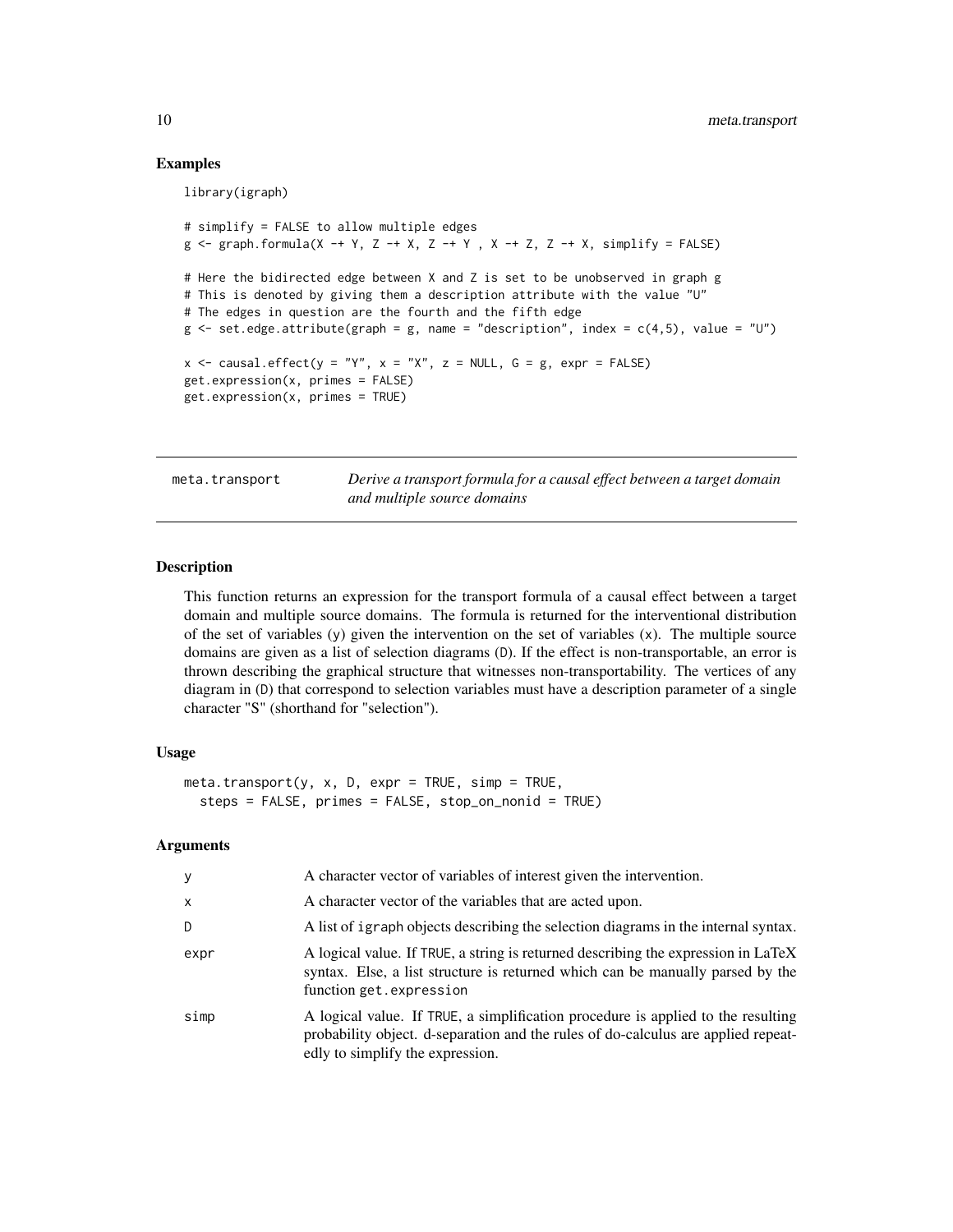<span id="page-10-0"></span>

| steps         | A logical value. If TRUE, returns a list where the first element corresponds to<br>the expression of the transport formula and the second to the a list describing<br>intermediary steps taken by the algorithm. |
|---------------|------------------------------------------------------------------------------------------------------------------------------------------------------------------------------------------------------------------|
| primes        | A logical value. If TRUE, prime symbols are appended to summation variables<br>to make them distinct from their other instantiations.                                                                            |
| stop_on_nonid | A logical value. If TRUE, an error is produced when a non-identifiable effect is<br>discovered. Otherwise recursion continues normally.                                                                          |

If steps = FALSE, A character string or an object of class probability that describes the transport formula. Otherwise, a list as described in the arguments.

#### Author(s)

Santtu Tikka

#### References

Bareinboim E., Pearl J. 2013b Meta-Transportability of Causal Effects: A Formal Approach. *Proceedings of the 16th International Conference on Artificial Intelligence and Statistics*, 135–143.

#### See Also

[parse.graphml](#page-11-1), [get.expression](#page-8-1), [transport](#page-15-1), [generalize](#page-6-1)

#### Examples

library(igraph)

```
# Selection diagram corresponding to the first source domain.
# We set simplify = FALSE to allow multiple edges.
d1 <- graph.formula(X -+ Z, W_1 -+ W_2, W_2 -+ Z,
 W_3 -+ Z, X -+ W_3, W_2 -+ X, Z -+ Y, # Observed edges
 S_1 -+ X, S_2 -+ W_2, S_3 -+ W_3, S_4 -+ Y, # Edges related to selection variables
 X \rightarrow W_3, W_3 \rightarrow X, X \rightarrow W_2, W_2 \rightarrow X, X \rightarrow W_1,
 W_1 -+ X, W_1 -+ Z, Z -+ W_1, simplify = FALSE)
# Here the bidirected edges are set to be unobserved in the selection diagram d1.
# This is denoted by giving them a description attribute with the value "U".
# The first 7 edges are observed and the next 4 are related to the selection variables.
# The rest of the edges are unobserved.
d1 <- set.edge.attribute(d1, "description", 12:19, "U")
# The variables "S_1", "S_2", "S_3" and "S_4" are selection variables.
# This is denoted by giving them a description attribute with the value "S".
d1 <- set.vertex.attribute(d1, "description", 7:10, "S")
# Selection diagram corresponding to the second
# source domain is constructed in a similar fashion.
d2 <- graph.formula(X -+ Z, W_1 -+ W_2, W_2 -+ Z, W_3 -+ Z,
```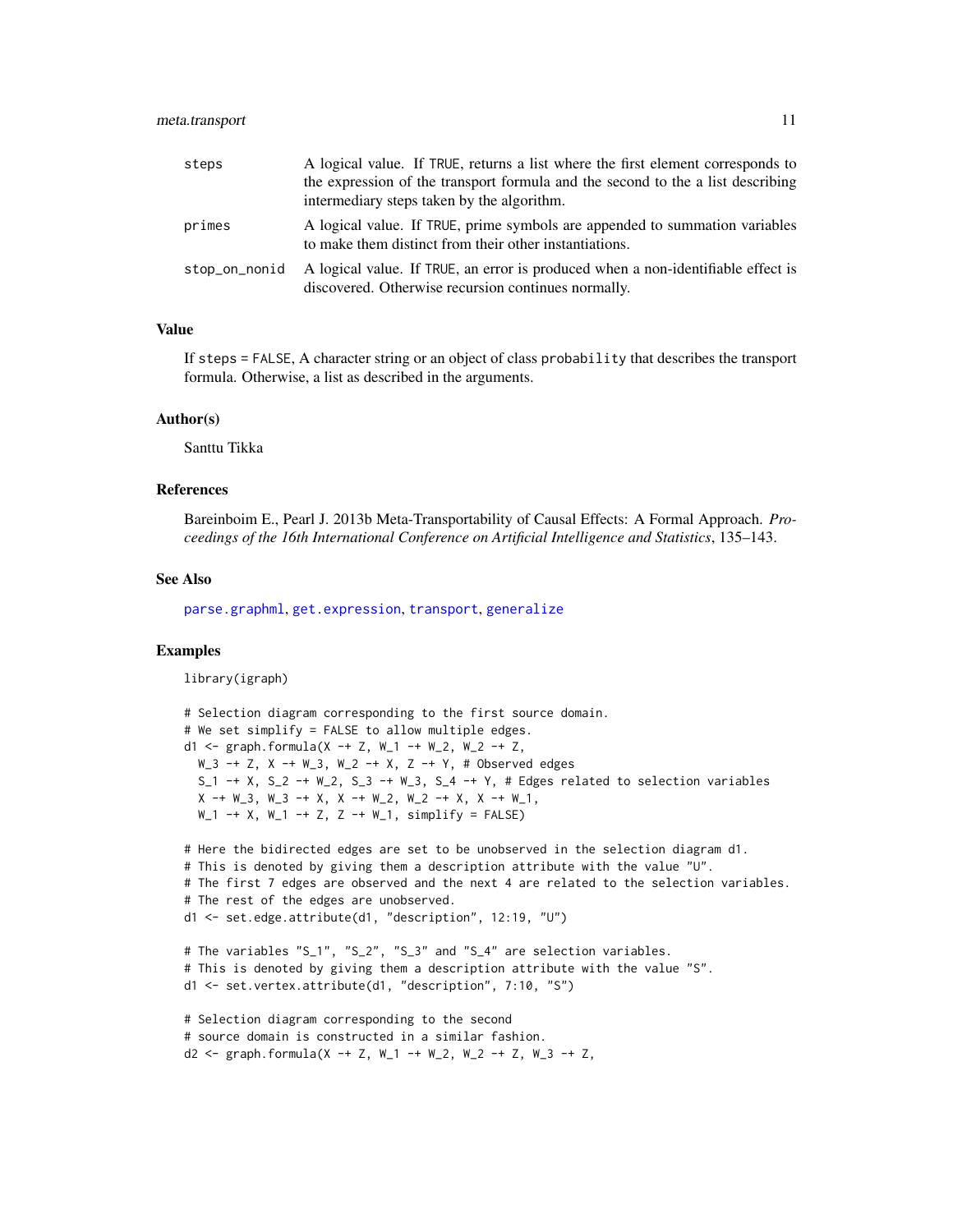```
X -+ W_3, W_2 -+ X, Z -+ Y, # Observed edges
S_1 -+ X, S_2 -+ W<sub>-</sub>2, S_3 -+ W<sub>-</sub>1,
S_4 -+ Y, S_5 -+ Z, # Edges related to selection variables
X \rightarrow W_3, W_3 \rightarrow X, X \rightarrow W_2, W_2 \rightarrow X, X \rightarrow W_1,
W_1 -+ X, W_1 -+ Z, Z -+ W_1, simplify = FALSE)
d2 <- set.edge.attribute(d2, "description", 13:20, "U")
d2 <- set.vertex.attribute(d2, "description", 7:11, "S")
# We combine the diagrams as a list.
d.comb <- list(d1, d2)
meta.transport(y = "Y", x = "X", D = d.comb)
```
<span id="page-11-1"></span>parse.graphml *Prepare GraphML files for internal use*

#### **Description**

This function reads GraphML files created by a graphical editor, which describe directed acyclic graphs. The R package XML is utilized to parse the contents of the files to suit the internal format used by causal inference functions. Bidirected arcs are replaced by two unobserved directed arcs, and the resulting XML file is coerced into an igraph object. This function also serves as a wrapper for files that already correspond to the internal format. Names for the nodes of the graph can be supplied or read directly from the input file.

#### Usage

```
parse.graphml(file, format = c("standard", "internal"),
 nodes = c(), use.names = TRUE)
```
#### Arguments

| file      | The connection to read from.                                                                                                                                                                                                                                                                                                                                                                                                                                                                                                                                                                                                      |
|-----------|-----------------------------------------------------------------------------------------------------------------------------------------------------------------------------------------------------------------------------------------------------------------------------------------------------------------------------------------------------------------------------------------------------------------------------------------------------------------------------------------------------------------------------------------------------------------------------------------------------------------------------------|
| format    | A character constant describing how bidirected arcs are denoted in the GraphML<br>file. Option standard corresponds to bidirected arcs that are notated with a<br>graphical parameter describing an arrow at each end of the arc or no arrows at<br>all. Option internal matches the format that standard graphs are coerced into.<br>This option should be used only if all bidirected arcs in the graph are denoted<br>by two directed arcs which have a description parameter of a single character<br>"U" (shorthand for "unobserved"). Selection variables should have a description<br>parameter of a single character "S". |
| nodes     | A character vector that describes the names of the nodes in the graph. This is<br>ignored if use, names is TRUE.                                                                                                                                                                                                                                                                                                                                                                                                                                                                                                                  |
| use.names | A logical value indicating whether the names of the nodes should be read from<br>the file or not.                                                                                                                                                                                                                                                                                                                                                                                                                                                                                                                                 |

#### Value

An object of class igraph that describes the causal diagram. The parsed graph can now be used by other functions of the package.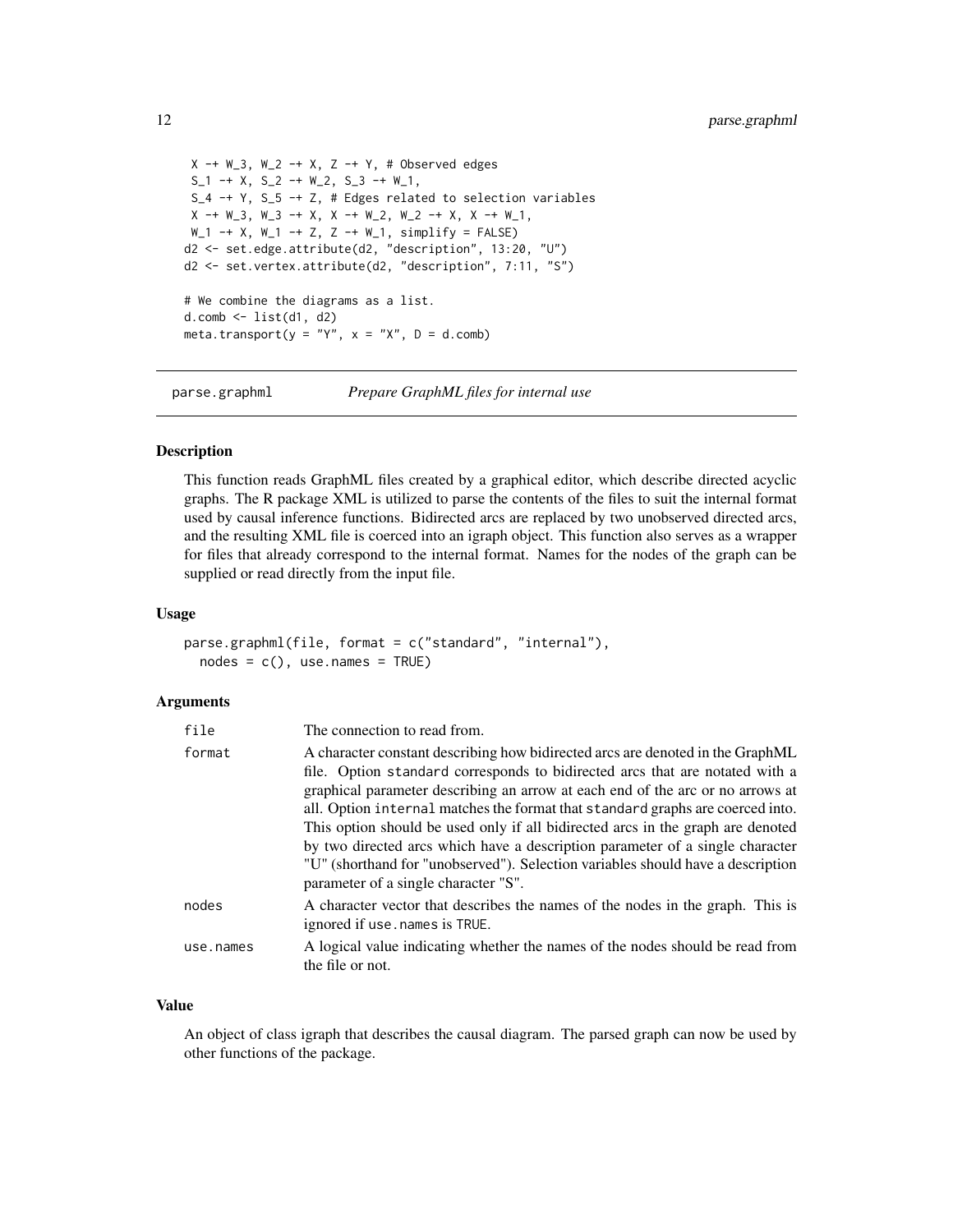#### <span id="page-12-0"></span>recover 13

#### Author(s)

Santtu Tikka

#### <span id="page-12-1"></span>recover *Recover a causal effect from selection bias*

#### Description

This function attempts to recover the causal effect of the set of variables (y) given the intervention on the set of variables (x) in graph (G) containing a single selection variable. Otherwise an error is thrown describing the graphical structure that witnesses non-identifiability. The vertex of (G) that corresponds to the selection variable must have a description parameter of a single character "S" (shorthand for "selection"). If steps = TRUE, returns instead a list where the first element is the expression and the second element is a list of the intermediary steps taken by the algorithm.

#### Usage

 $recover(y, x, G, expr = TRUE, simp = TRUE,$ steps = FALSE, primes = FALSE, stop\_on\_nonid = TRUE)

#### Arguments

| У             | A character vector of variables of interest given the intervention.                                                                                                                                            |
|---------------|----------------------------------------------------------------------------------------------------------------------------------------------------------------------------------------------------------------|
| X             | A character vector of the variables that are acted upon.                                                                                                                                                       |
| G             | An igraph object describing a causal model with a single selection variable in<br>the internal syntax.                                                                                                         |
| expr          | A logical value. If TRUE, a string is returned describing the expression in LaTeX<br>syntax. Else, a list structure is returned which can be manually parsed by the<br>function get.expression                 |
| simp          | A logical value. If TRUE, a simplification procedure is applied to the resulting<br>probability object. d-separation and the rules of do-calculus are applied repeat-<br>edly to simplify the expression.      |
| steps         | A logical value. If TRUE, returns a list where the first element corresponds to the<br>expression of the causal effect and the second to the a list describing intermedi-<br>ary steps taken by the algorithm. |
| primes        | A logical value. If TRUE, prime symbols are appended to summation variables<br>to make them distinct from their other instantiations.                                                                          |
| stop_on_nonid | A logical value. If TRUE, an error is produced when a non-identifiable effect is<br>discovered. Otherwise recursion continues normally.                                                                        |

#### Value

If steps = FALSE, A character string or an object of class probability that describes the interventional distribution. Otherwise, a list as described in the arguments.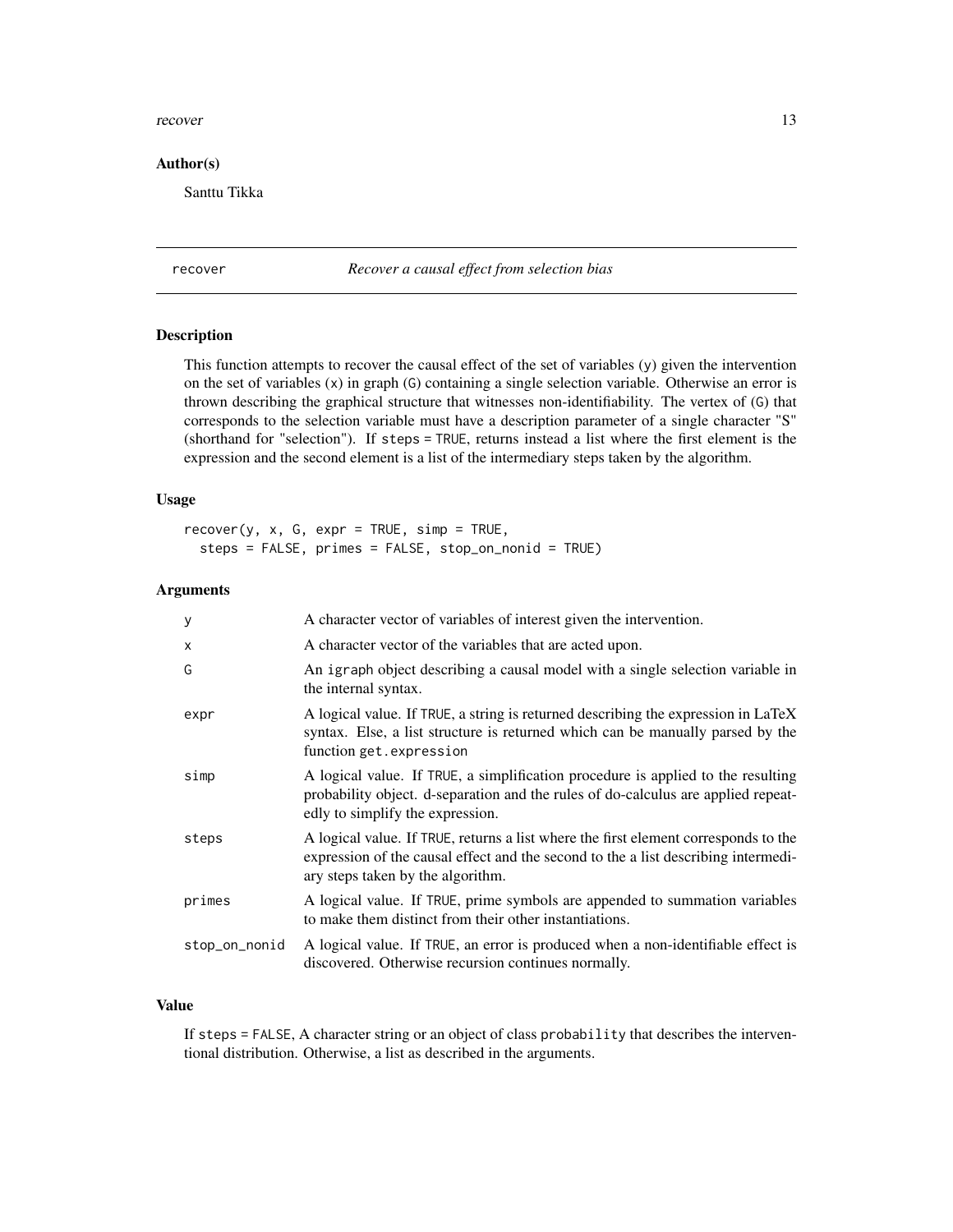#### <span id="page-13-0"></span>Author(s)

Santtu Tikka

#### References

Bareinboim E., Tian J. 2015 Recovering Causal Effects From Selection Bias. *In Proceedings of the 29th AAAI Conference on Artificial Intelligence*, 3475–3481.

#### See Also

[parse.graphml](#page-11-1), [get.expression](#page-8-1), [generalize](#page-6-1), [meta.transport](#page-9-1)

#### Examples

library(igraph)

```
# We set simplify = FALSE to allow multiple edges.
g \leftarrow graph.formula(W_1 + X, W_2 -+X, X -+Y, # Observed edgesW_2 -+ S, # The selection variable S
 W_1 -+ W_2, W_2 -+ W_1, W_1 -+ Y, Y -+ W_1, simplify = FALSE)
# Here the bidirected edges are set to be unobserved in the selection diagram d.
# This is denoted by giving them a description attribute with the value "U".
# The first five edges are observed, the rest are unobserved.
g <- set.edge.attribute(g, "description", 5:8, "U")
# The variable "S" is a selection variable. This is denoted by giving it
# a description attribute with the value "S".
g <- set.vertex.attribute(g, "description", 5, "S")
recover(y = "Y", x = "X", G = g)
```
surrogate.outcome *Derive a formula for a causal effect using surrogate outcomes*

#### Description

This function returns an expression for the causal effect of interest using surrogate outcomes. The formula is returned for the interventional distribution of the set of variables (y) given the intervention on the set of variables (x). Available experimental data are depicted by a list (S) where each element is a list with two elements, Z and W, that are character vectors describing the experiments and the outcome variables, respectively.

#### Usage

```
surrogate.outcome(y, x, S, G, expr = TRUE,
 steps = FALSE, primes = FALSE, stop_on_nonid = TRUE)
```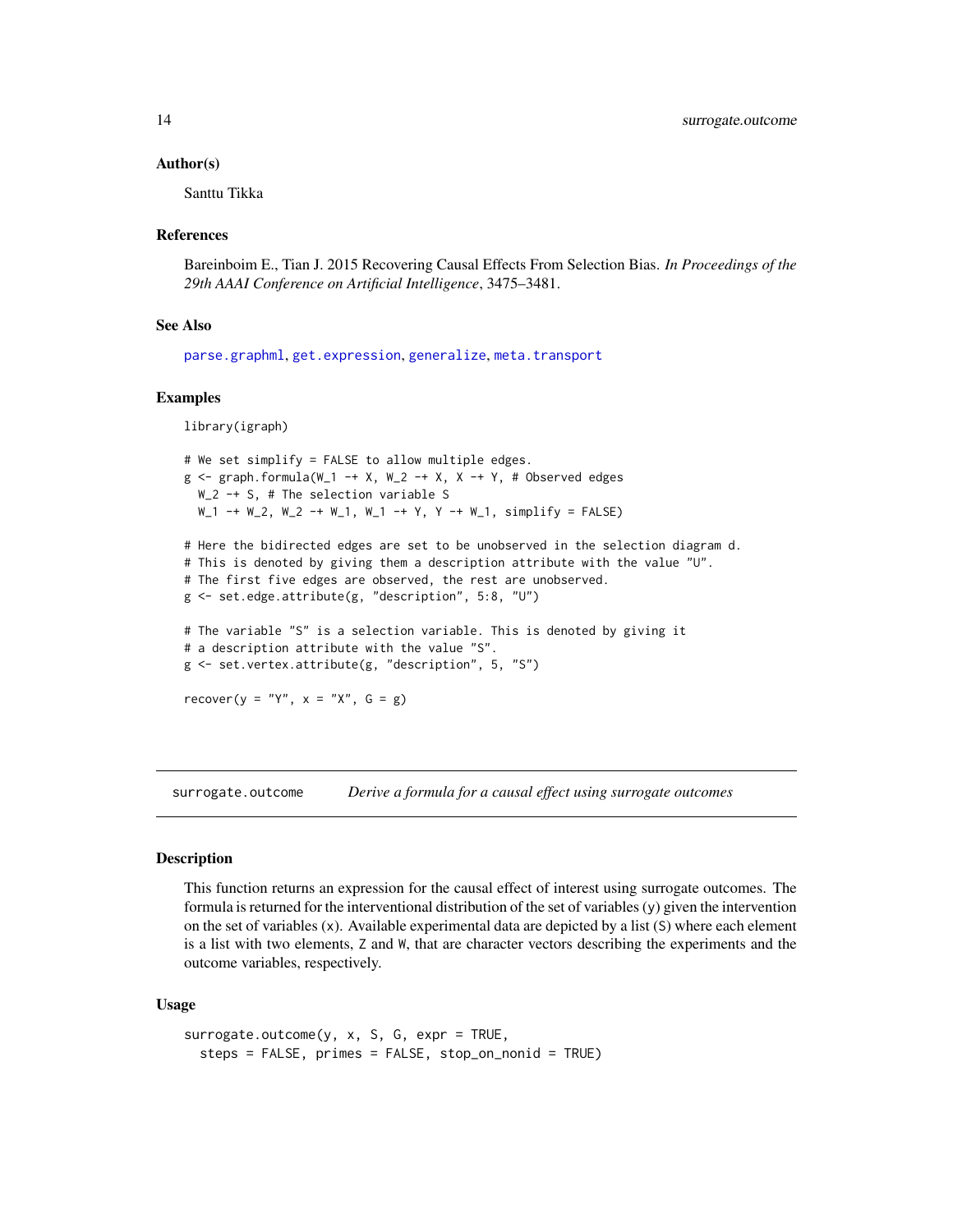#### <span id="page-14-0"></span>Arguments

| y             | A character vector of variables of interest given the intervention.                                                                                                                                              |
|---------------|------------------------------------------------------------------------------------------------------------------------------------------------------------------------------------------------------------------|
| X             | A character vector of the variables that are acted upon.                                                                                                                                                         |
| S             | A list describing the available experimental data.                                                                                                                                                               |
| G             | An igraph object describing the directed acyclic graph induced by the causal<br>model that matches the internal syntax.                                                                                          |
| expr          | A logical value. If TRUE, a string is returned describing the expression in LaTeX<br>syntax. Else, a list structure is returned which can be manually parsed by the<br>function get.expression                   |
| steps         | A logical value. If TRUE, returns a list where the first element corresponds to<br>the expression of the transport formula and the second to the a list describing<br>intermediary steps taken by the algorithm. |
| primes        | A logical value. If TRUE, prime symbols are appended to summation variables<br>to make them distinct from their other instantiations.                                                                            |
| stop_on_nonid | A logical value. If TRUE, an error is produced when a non-identifiable effect is<br>discovered. Otherwise recursion continues normally.                                                                          |

#### Value

If steps = FALSE, A character string or an object of class probability that describes the causal effect. Otherwise, a list as described in the arguments.

#### Author(s)

Santtu Tikka

#### References

Bareinboim E., Pearl J. 2014 Transportability from Multiple Environments with Limited Experiments: Completeness Results. *Proceedings of the 27th Annual Conference on Neural Information Processing Systems*, 280–288.

#### See Also

[generalize](#page-6-1), [causal.effect](#page-4-1), [get.expression](#page-8-1)

#### Examples

library(igraph)

```
# We set simplify = FALSE to allow multiple edges.
g \leftarrow graph.formula(W -+ X, W -+ Z, X -+ Z, Z -+ Y, # Observed edges
  X -+ Z, Z -+ X, simplify = FALSE)
# We set the bidirected edges
g <- set.edge.attribute(g, "description", 5:6, "U")
```
# We construct the set of available experimental data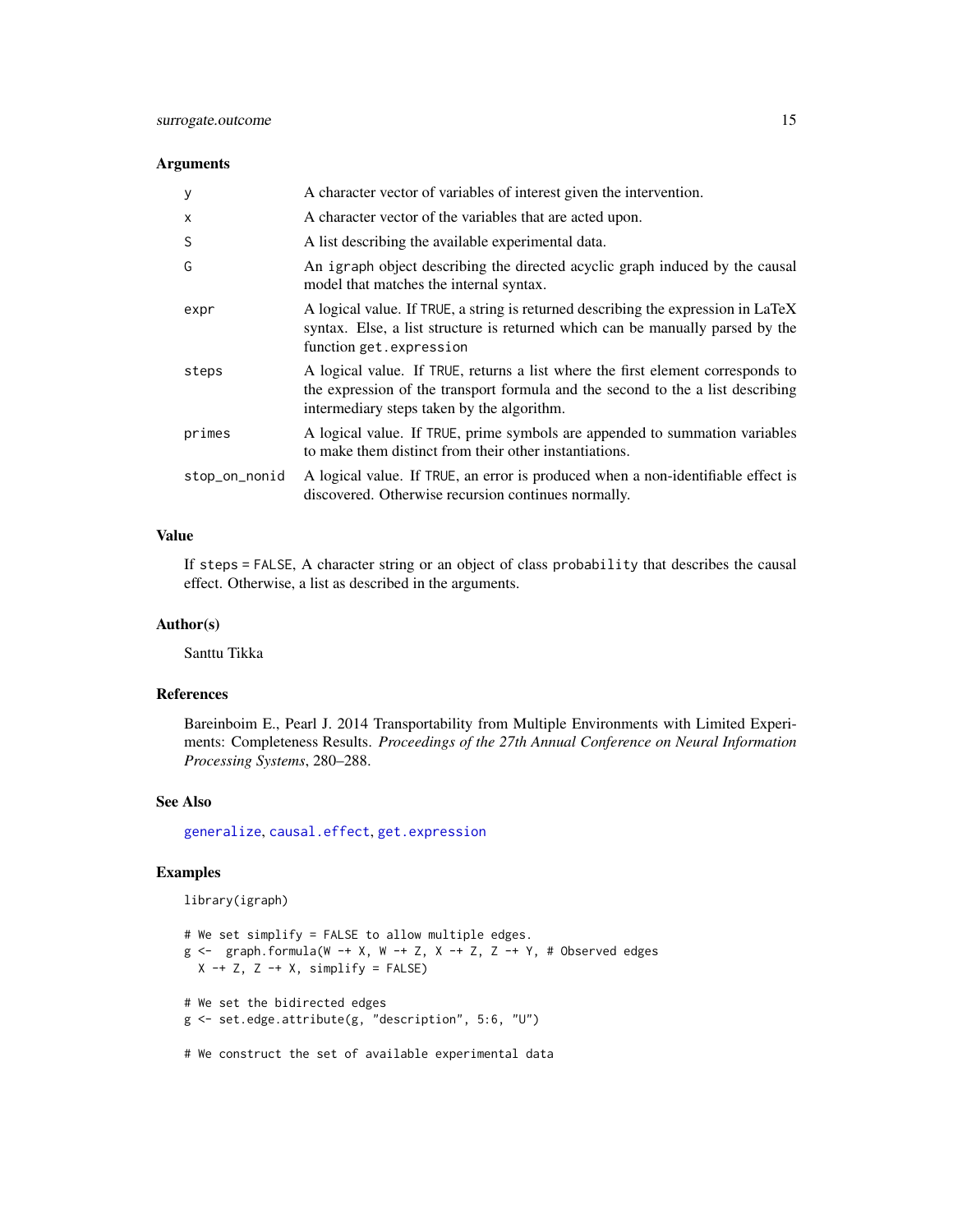```
s \leftarrow list(list(Z = c("X"), W = c("Z"))
surrogate.outcome(y = "Y", x = "X", S = s, G = g)
```
<span id="page-15-1"></span>transport *Derive a transport formula for a causal effect between two domains*

#### Description

This function returns an expression for the transport formula of a causal effect between two domains. The formula is returned for the interventional distribution of the set of variables (y) given the intervention on the set of variables (x) in a selection diagram (D). If the effect is non-transportable, an error is thrown describing the graphical structure that witnesses non-transportability. The vertices of (D) that correspond to selection variables must have a description parameter of a single character "S" (shorthand for "selection"). By default, every variable is available for intervention in the source. If only a subset of the variables is available, then the set  $(z)$  can be used to derive specific z-transportability.

#### Usage

 $transport(y, x, z = NULL, D, expr = TRUE, simp = TRUE,$ steps = FALSE, primes = FALSE, stop\_on\_nonid = TRUE)

| y             | A character vector of variables of interest given the intervention.                                                                                                                                            |
|---------------|----------------------------------------------------------------------------------------------------------------------------------------------------------------------------------------------------------------|
| $\mathsf{x}$  | A character vector of the variables that are acted upon.                                                                                                                                                       |
| z             | A character vector of variables available for intervention. NULL value corre-<br>sponds to ordinary transportability.                                                                                          |
| D             | An igraph object describing a selection diagram in the internal syntax.                                                                                                                                        |
| expr          | A logical value. If TRUE, a string is returned describing the expression in LaTeX<br>syntax. Else, a list structure is returned which can be manually parsed by the<br>function get.expression                 |
| simp          | A logical value. If TRUE, a simplification procedure is applied to the resulting<br>probability object. d-separation and the rules of do-calculus are applied repeat-<br>edly to simplify the expression.      |
| steps         | A logical value. If TRUE, returns a list where the first element corresponds to the<br>expression of the causal effect and the second to the a list describing intermedi-<br>ary steps taken by the algorithm. |
| primes        | A logical value. If TRUE, prime symbols are appended to summation variables<br>to make them distinct from their other instantiations.                                                                          |
| stop_on_nonid | A logical value. If TRUE, an error is produced when a non-identifiable effect is<br>discovered. Otherwise recursion continues normally.                                                                        |

<span id="page-15-0"></span>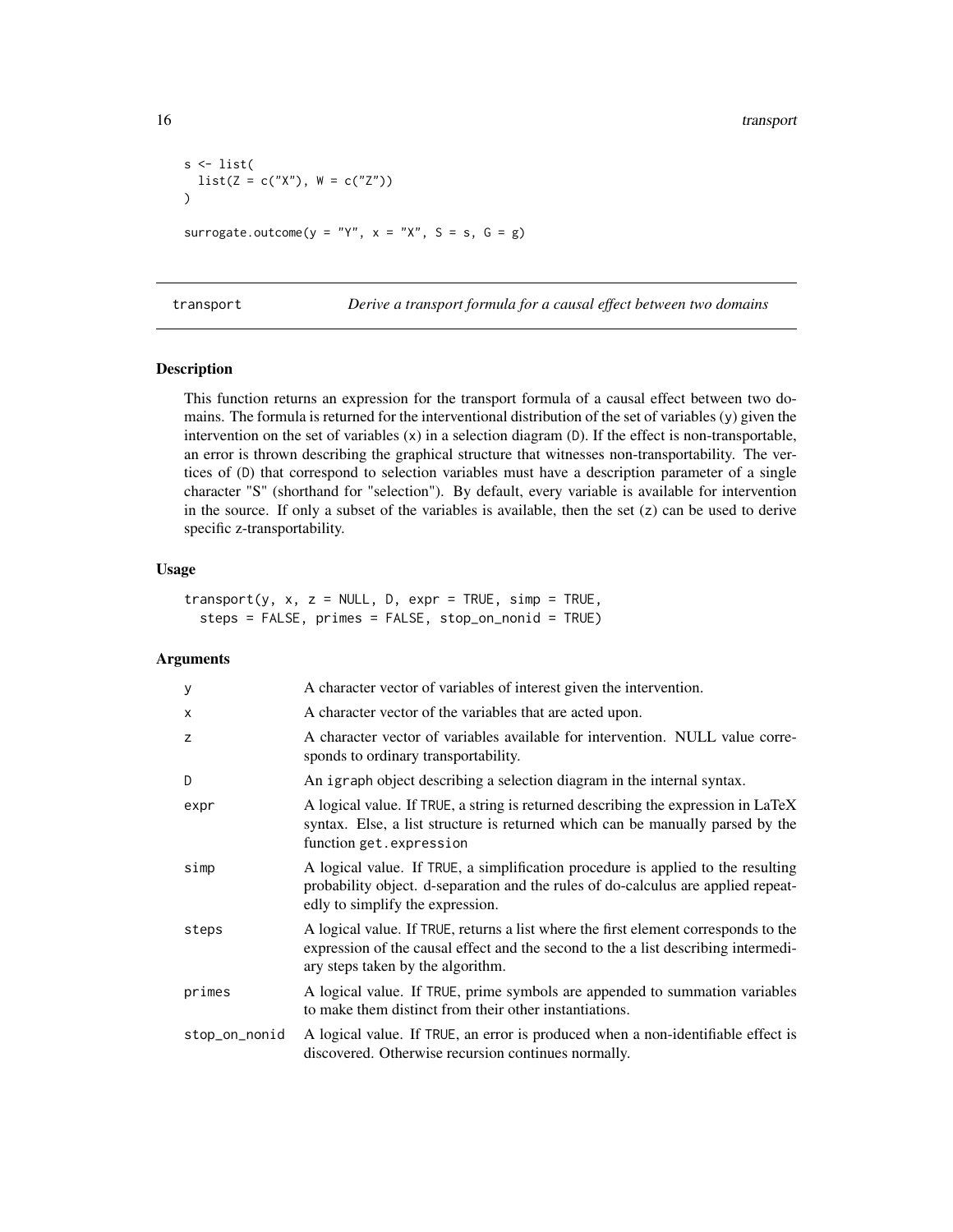<span id="page-16-0"></span>If steps = FALSE, A character string or an object of class probability that describes the transport formula. Otherwise, a list as described in the arguments.

#### Author(s)

Santtu Tikka

#### References

Bareinboim E., Pearl J. 2013a A General Algorithm for Deciding Transportability of Experimental Results. *Journal of Causal Inference*, 1, 107–134.

Bareinboim E., Pearl J. 2013c Causal Transportability with Limited Experiments. *Proceedings of the 27th AAAI Conference on Artificial Intelligence*, 95–101.

#### See Also

[parse.graphml](#page-11-1), [get.expression](#page-8-1), [generalize](#page-6-1), [meta.transport](#page-9-1)

#### Examples

library(igraph)

```
# We set simplify = FALSE to allow multiple edges.
d <- graph.formula(X -+ Z, Z -+ W, W -+ V, V -+ Y, S -+ V, # Observed edges
  X -+ Z, Z -+ X, V -+ Y, Y -+ V, X -+ Y, Y -+ X, simplify = FALSE# Here the bidirected edges are set to be unobserved in the selection diagram d.
# This is denoted by giving them a description attribute with the value "U".
# The first five edges are observed, the rest are unobserved.
d <- set.edge.attribute(d, "description", 6:11, "U")
# The variable "S" is a selection variable. This is denoted by giving it
# a description attribute with the value "S".
d <- set.vertex.attribute(d, "description", 6, "S")
transport(y = "Y", x = "X", D = d)
```
verma.constraints *Find Verma constraints for a given graph*

#### Description

This functions computes functional constraints known as Verma constraints for a joint distribution of a given semi-Markovian causal model.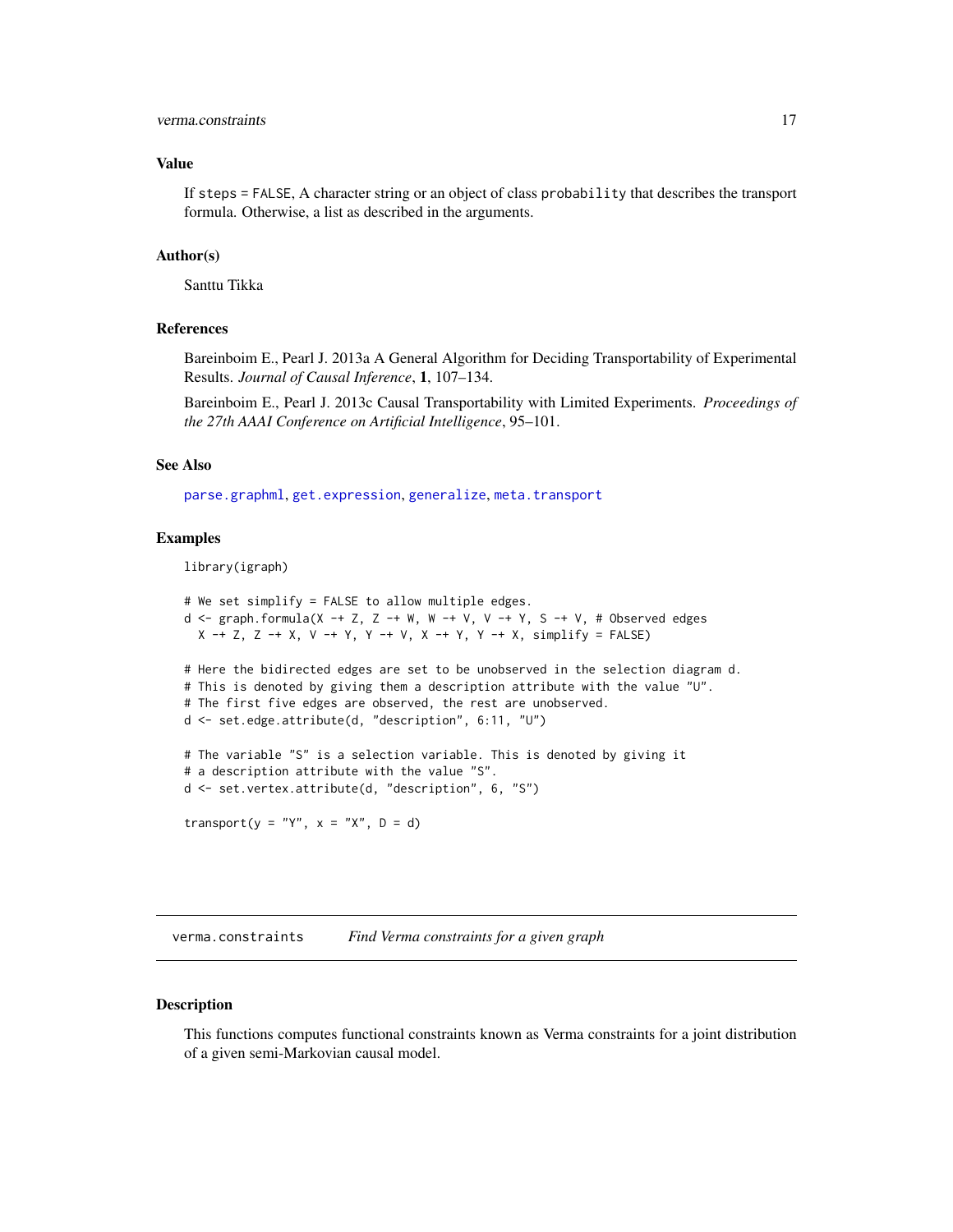#### Usage

verma.constraints(G)

#### Arguments

G An igraph object describing the directed acyclic graph induced by the causal model that matches the internal syntax.

#### Value

A list of lists, each with five components corresponding to the functional constraint. The two equal c-factors that imply the functional independence are described by lhs.cfactor and rhs.cfactor and their expressions are given by lhs.expr and rhs.expr respectively. The independent variables are given by vars.

#### Author(s)

Santtu Tikka

#### References

Tian, J., Pearl J. 2002 On Testable Implications of Causal Models with Hidden variables. *Proceedings of the Eighteenth Conference on Uncertainty in Artificial Intelligence*, 519–527.